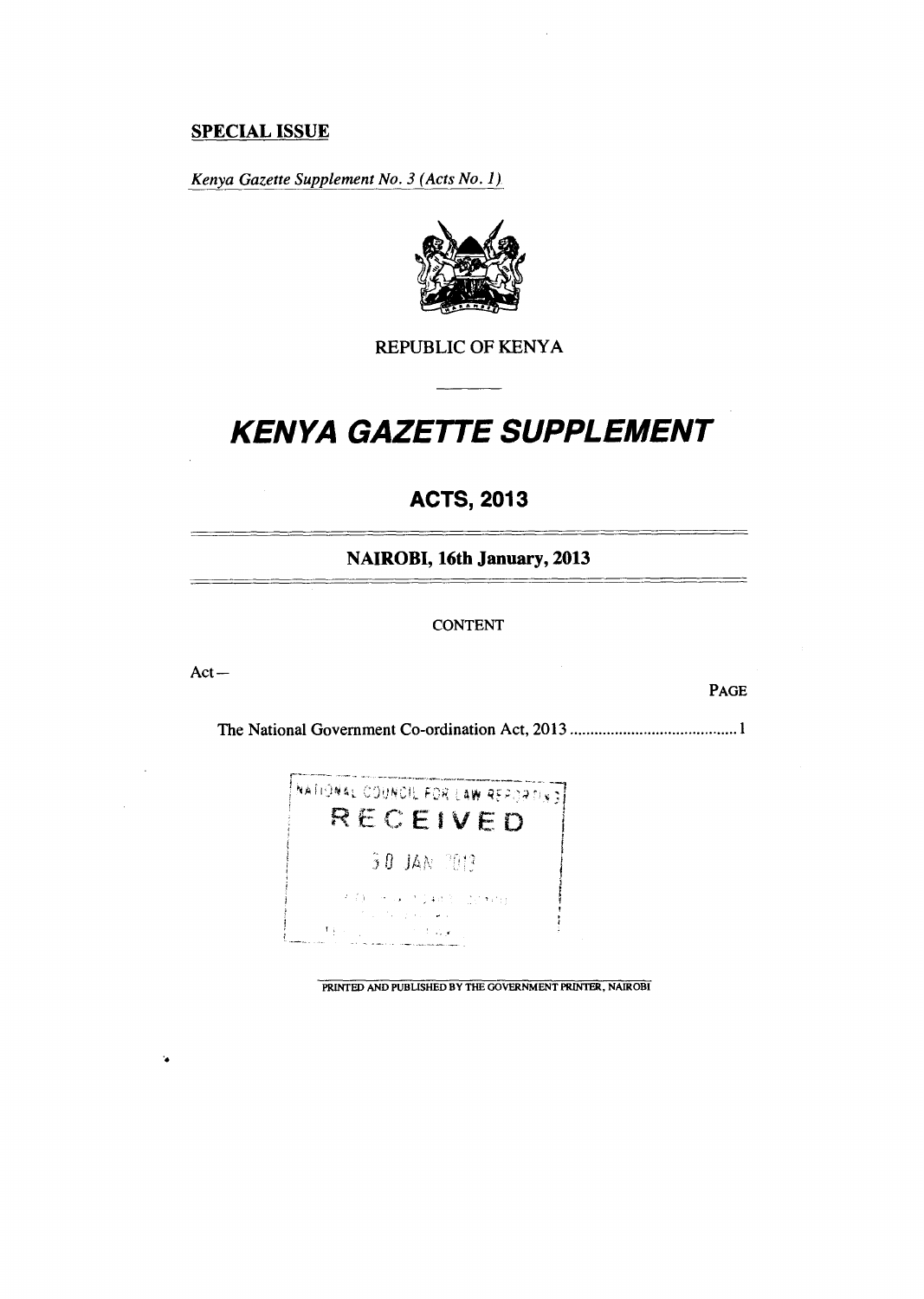# **. THE NATIONAL GOVERNMENT CO-ORDINATION ACT, 2013**

#### **No. 1 of 2013**

*Date of Assent: 14th January, 2013* 

*Date of Commencement: See Section 1* 

# **ARRANGEMENT OF SECTIONS**

# **PART I—PRELIMINARY**

 $\bullet$ 

*Section* 

- 1—Short title and commencement.
- 2—Interpretation.
- 3—Object of the Act.

4—Guiding principles.

- 5—Accessibility of national government services.
- 6—Powers of the President and governor remain unaffected.

# **PART II—NATIONAL GOVERNMENT CO-ORDINATION FRAMEWORK**

- 7—Powers of the President in co-ordination of national government functions.
- 8— Office of the President.
- 9— The Cabinet.
- 10—Individual and collective responsibility of the Cabinet Secretaries.
- 11—Cabinet office.
- 12—Principal Secretaries.
- 13—Powers of the President to establish committees.
- 14—Service delivery co-ordination units.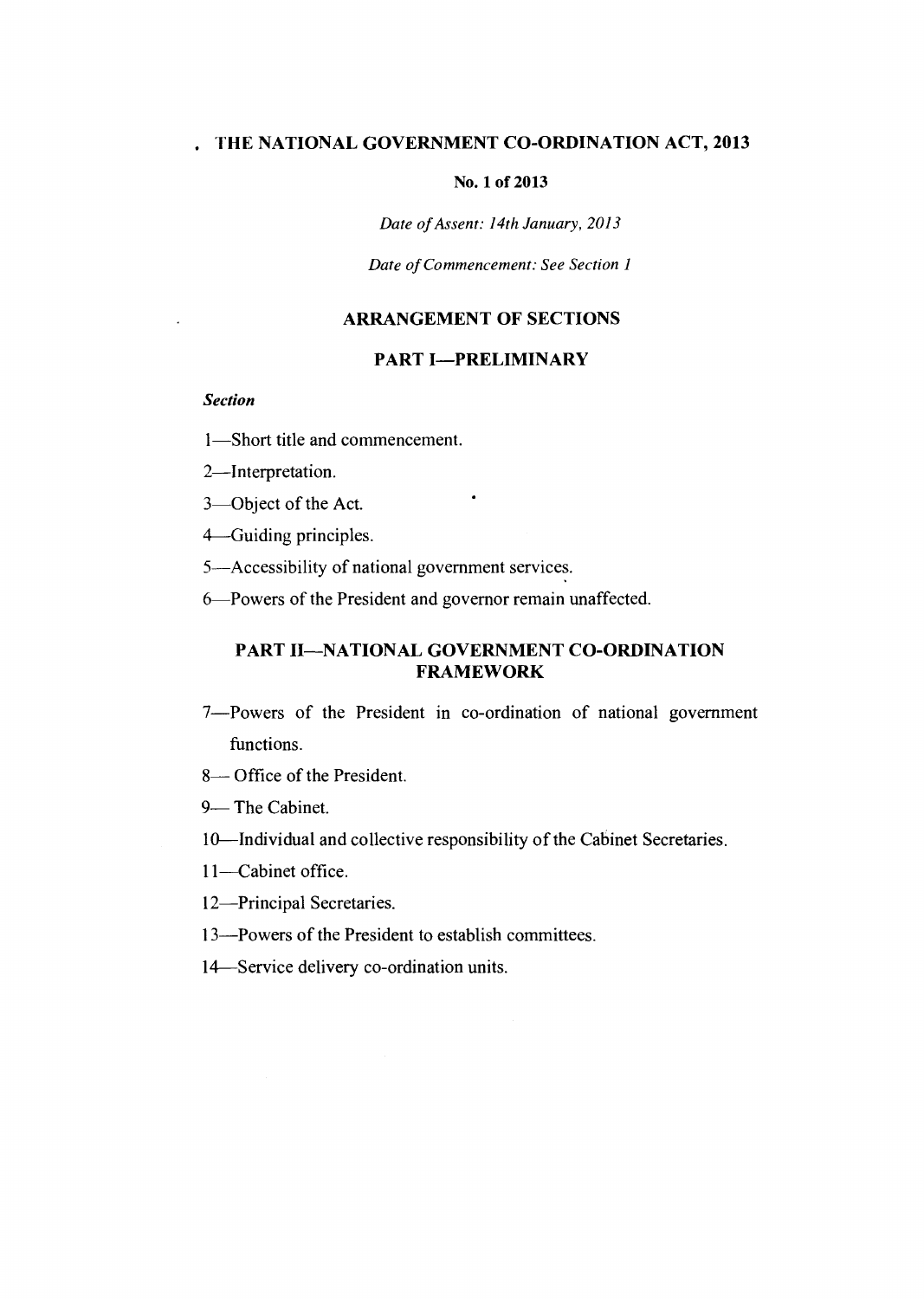# **PART III—APPOINTMENT, ROLES AND RESPONSIBILITIES OF NATIONAL GOVERNMENT ADMINISTRATIVE OFFICERS**

- 15—Recruitment and appointment of the national government administrative officers.
- 16—Powers of national government administrative officer.
- 17—Functions of national government administrative officer.
- 18—Scheme of service for the national government administrative officers.

#### PART IV – COLLABORATION AND DISPUTE RESOLUTION BETWEEN THE NATIONAL AND COUNTY GOVERNMENTS ON ISSUES OF APPARENT CONCURRENT MANDATES

19 —Constitution of mediation team.

#### **PART V—GENERAL PROVISIONS**

 $\alpha = \sqrt{1 + \epsilon}$ 

- 20 —Savings and transfer of staff.
- 21 —Transfer of assets etc.
- 22 —Protection from personal liability.
- 23 —Regulations.
- 24 —Amendment to No. 17 of 2012.
- 25 —Repeal of No. 3 of 2009.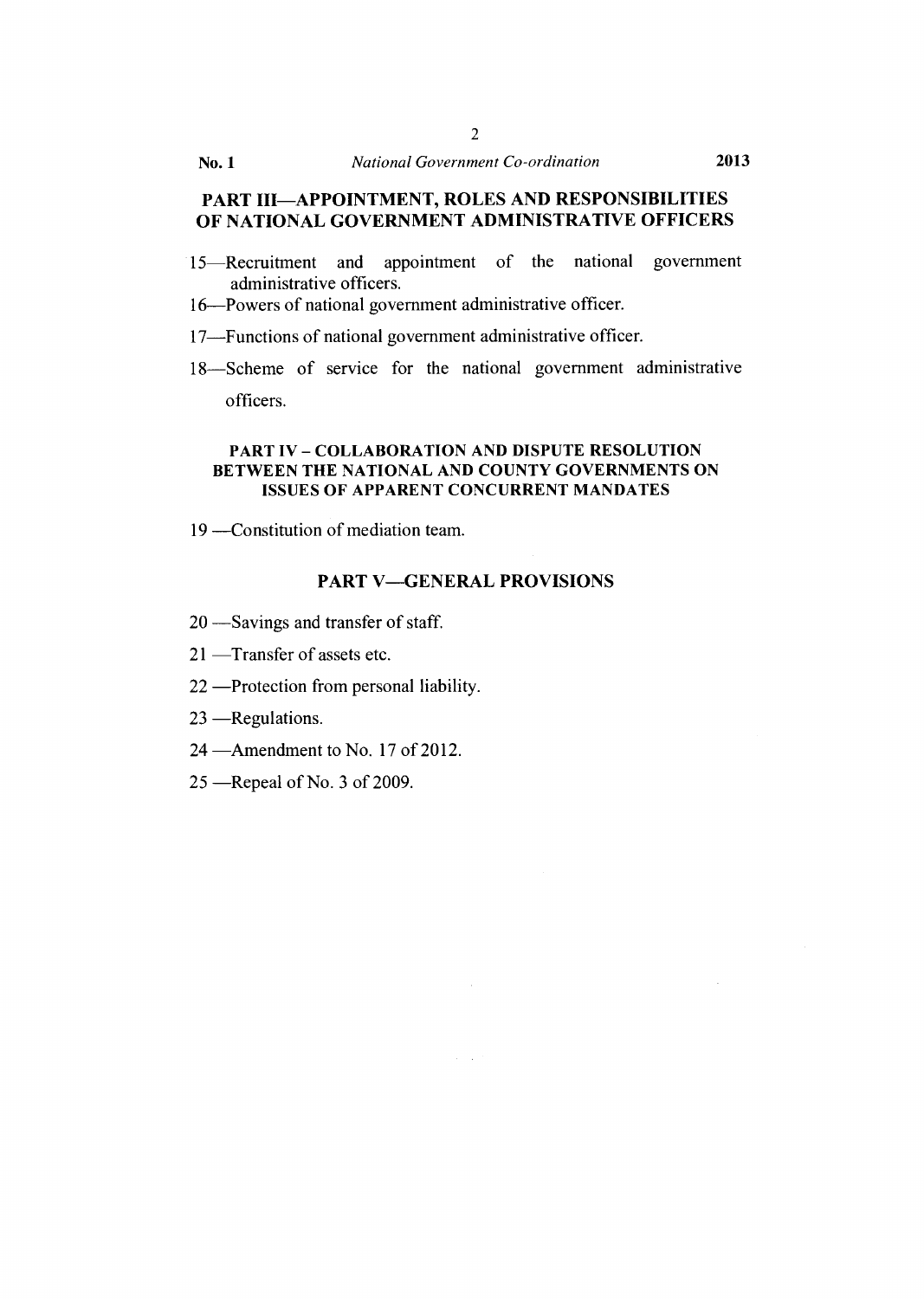#### **THE NATIONAL GOVERNMENT CO-ORDINATION ACT, 2013**

# AN ACT **of Parliament to establish an administrative and institutional framework for co-ordination of national government functions at the national and county levels of governance; to give effect to Articles 131(1) (b) and 132 (3) (b) of the Constitution and for connected purposes**

**ENACTED** by the Parliament of Kenya, as follows—

#### **PART I—PRELIMINARY**

1. This Act may be cited as the National Government Co-ordination Act, 2013 and shall come into force upon the announcement of the results of the first general elections under the Constitution.

**2.** (1) In this Act, unless the context otherwise requires—

"Cabinet Secretary" means the Cabinet Secretary responsible for matters relating to the co-ordination of national government functions;

"county" means any one of the counties into which the territory of Kenya is divided as specified in the First Schedule to the Constitution;

"national government administrative officer" means an officer recruited and appointed as such under section 15;

"national government function" means a function assigned by the Constitution, this Act or any other law to the executive arm of government;

"Principal Secretary" means a Principal Secretary appointed under Article 155 of the Constitution.

(2) Despite subsection (1), until after the first general elections under the Constitution, references in this Short title and commencement.

Interpretation.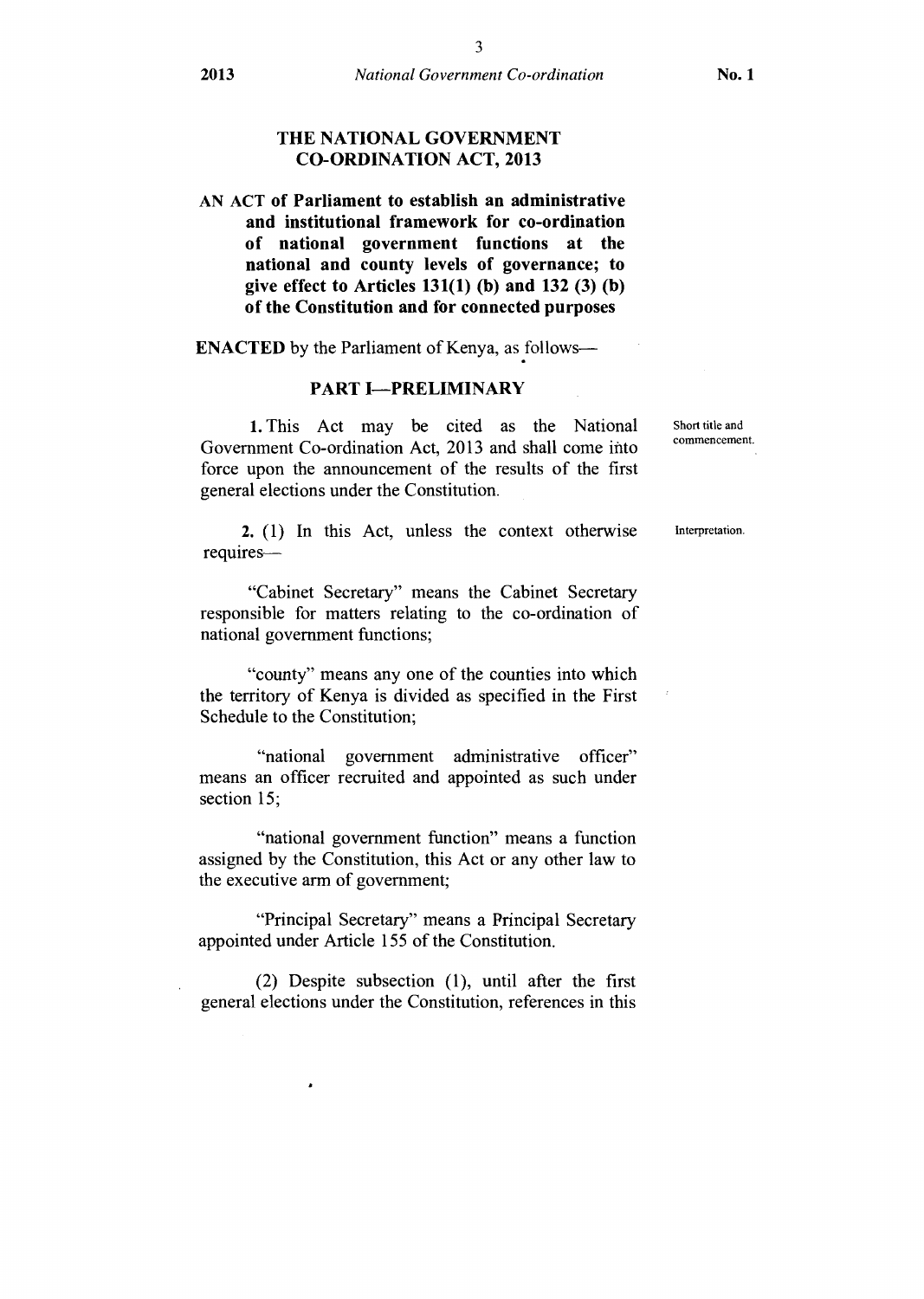Act to the expression "Cabinet Secretary" shall be construed to mean "Minister".

3. The object of this Act is to—

- (a) facilitate the exercise of executive authority pursuant to Articles  $131(1)(b)$  and  $132(3)(b)$ and (c) of the Constitution;
- (b) provide for the effective co-ordination and administration of the national government functions prescribed in the Constitution, this Act or any other written law; and
- (c) provide for the establishment of an administrative and institutional framework at the national, county and decentralised units to ensure access to national government services in all parts of the Republic.

Guiding principles.

Accessibility of national government service.

Powers of the President and Governor remain unaffected.

**4.** In fulfilling its mandate, the national government shall act in accordance with the national values and principles of the Constitution in particular, those set out in Articles 10, 189, 201(d) and 232.

5. The national government shall ensure reasonable access to its services in all parts of the Republic, so far as it is appropriate to do so having regard to the nature of the service pursuant to Article 6(3) of the Constitution.

- 6. Nothing in this Act shall be construed to—
	- (a) limit the powers of the President under Articles 131(1) (b) and 132 (3) (b) and (4) (a) of the Constitution;
		- (b) affect the co-ordination of county government functions as provided for under the Constitution or any other written law; or
		- (c) limit the powers of the county governor as conferred under the Constitution or any other written law.

Object of the Act.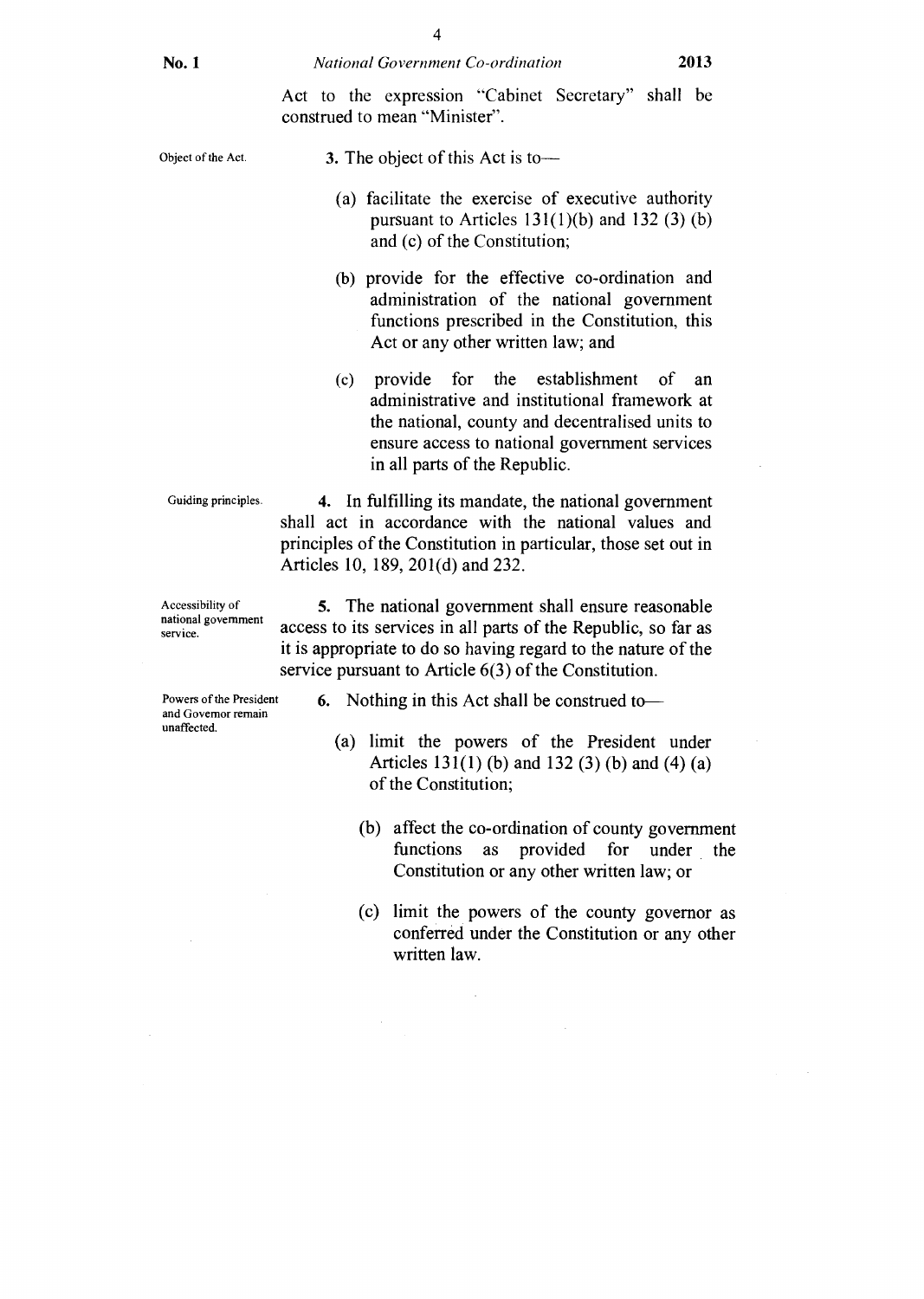# **PART II—NATIONAL GOVERNMENT CO-ORDINATION FRAMEWORK**

**7.(1)** Pursuant to Articles 131 (1)(b) and 132 (3) (b) of the Constitution, the President may, for purposes of directing and coordinating the functions of the national government departments—

- (a) assign, through the respective Cabinet Secretary the responsibility of discharging any function of the national executive to any person in accordance with the Constitution, this Act or any other written law; and
- (b) require a person, to whom responsibility is assigned under paragraph (a) to prepare and submit a report on any matter.

(2) Without prejudice to subsection (1), the President shall use the following framework for the coordination of the national executive functions—

- (a) the Office of the President;
- (b) the Cabinet;
- (c) the Cabinet office; and
- (d) the co-ordination committees as may be necessary.

**8.** (1) Pursuant to Article  $132(3)(b)$  of the Constitution, the President shall be responsible for the coordination of functions of Ministries, State and government departments.

(2) For purposes of co-ordination of national government functions under the Constitution, this Act or any other written law, the Office of the President shall have such number of National Government Administrative Officers as shall be necessary for the The Office of the President.

Powers of the President in co-ordination of national government functions.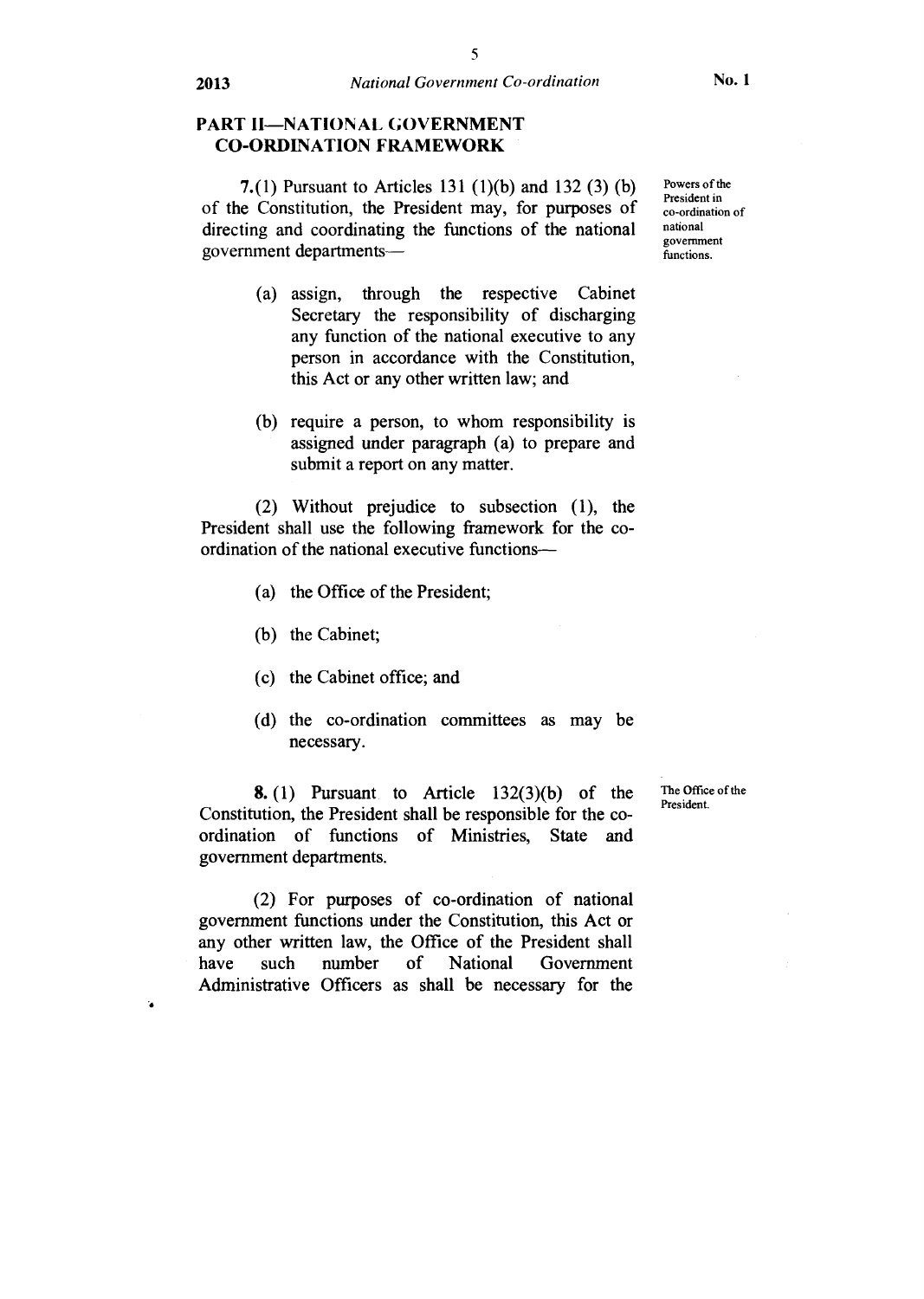The Cabinet.

9. (1) Pursuant to Articles 153 of the Constitution, the Cabinet shall coordinate the functions of the national government at the national level.

(2) The Cabinet Secretaries shall be accountable individually and collectively, to the President for the exercise of their powers and the performance of their functions.

(3) A Cabinet Secretary shall be responsible for policy formulation and guidance and, where required, implementation of the policy in respect of the respective Ministry, State departments or agencies under him or her.

(4) A Cabinet secretary shall be the link between the State department and the President or Parliament as the case may be.

Individual and collective responsibility of the Cabinet Secretaries.

10. (1) Each Cabinet Secretary shall be responsible for the functions assigned to him or her by the President, the Constitution, this Act, or any other written law.

(2) Collective responsibility of the Cabinet referred to under Article 153 (2) of the Constitution means that all decisions of the Cabinet are binding on all Cabinet Secretaries.

Cabinet office.

11. (1) The Cabinet office referred to under Article  $154(3)(a)$  of the Constitution shall be headed by the Secretary to the Cabinet.

(2) In the discharge of the functions of the Cabinet, the Cabinet office shall offer secretariat and support services to the Cabinet.

(3) The Public Service Commission shall recruit and appoint such number of public officers as the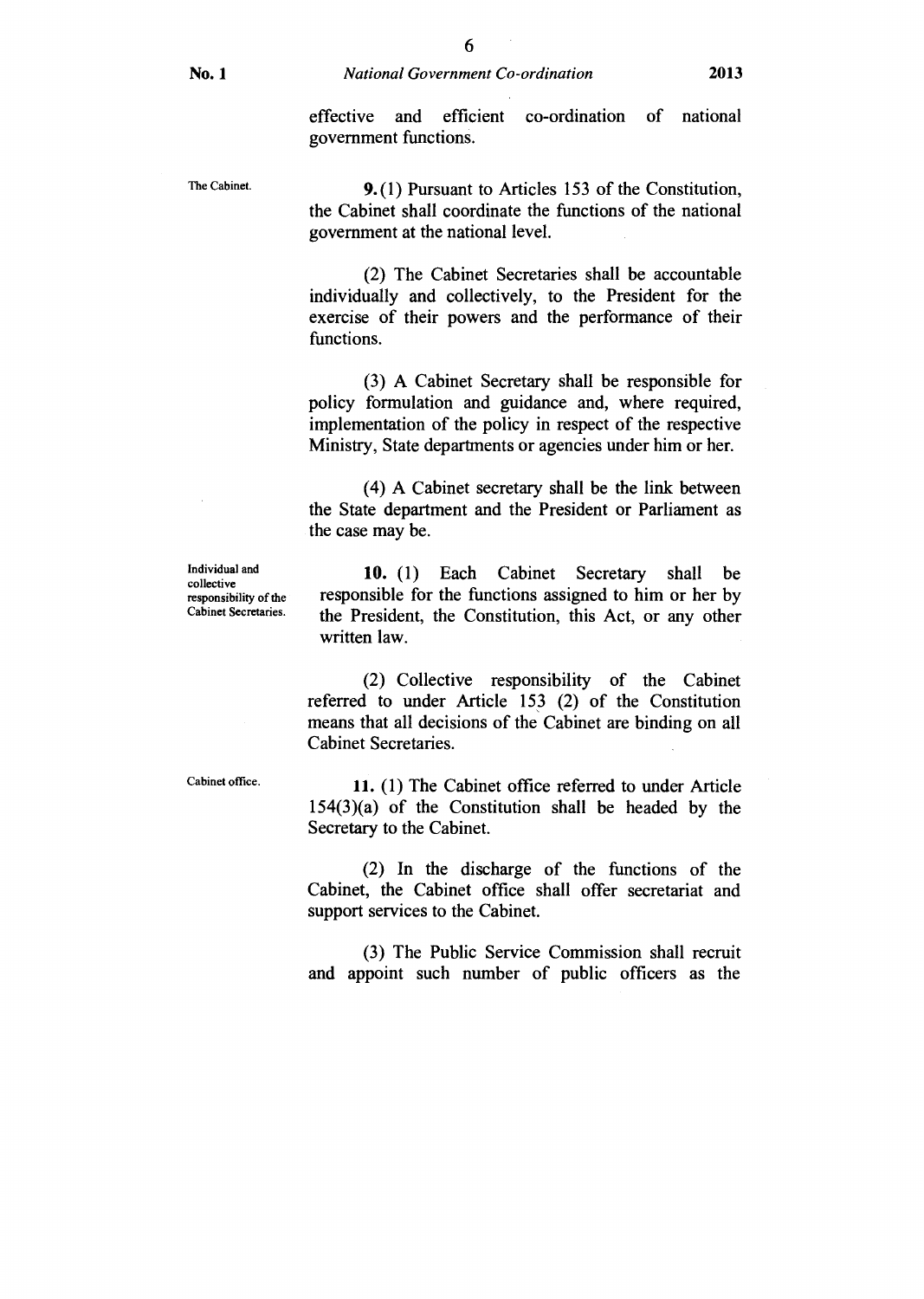Secretary to the Cabinet may require for the effective and efficient discharge of the functions of the office.

(4) The Cabinet office shall perform such other functions as may be assigned to it by the President or the Cabinet.

**12.** (1) Pursuant to Article  $155(2)$ Constitution, each Principal Secretary shall be responsible for the administration of a State department.

(2) Pursuant to Article 155 (3) of the Constitution, the President may appoint such number of Principal Secretaries as may be necessary for the effective discharge of the national government functions.

13. (1) The President shall establish such committees powers of the President of Principal Secretaries and such other committees or to establish mechanisms as may be necessary for the effective coordination of the national government functions under the Constitution, this Act or any other written law.

Committees.

 $\sqrt{2}$ 

(2) The President, through the Cabinet Secretary, may decentralize, to the extent necessary the mechanisms or committees referred to under subsection (1).

(3) The Cabinet Secretary may, with the approval of the President, make regulations to give effect to this section.

(4) The President may assign such functions, as he or she considers necessary to the committees established under this section.

(5) The committees established under this section shall have all the necessary powers for the proper performance of their functions under this Act or any other written law.

**14.** (1) The Cabinet Secretary may, with the approval of the President and by a notice in the Gazette, establish national government service delivery co-ordination units.

Service delivery coordination units.

of the Principal Secretaries.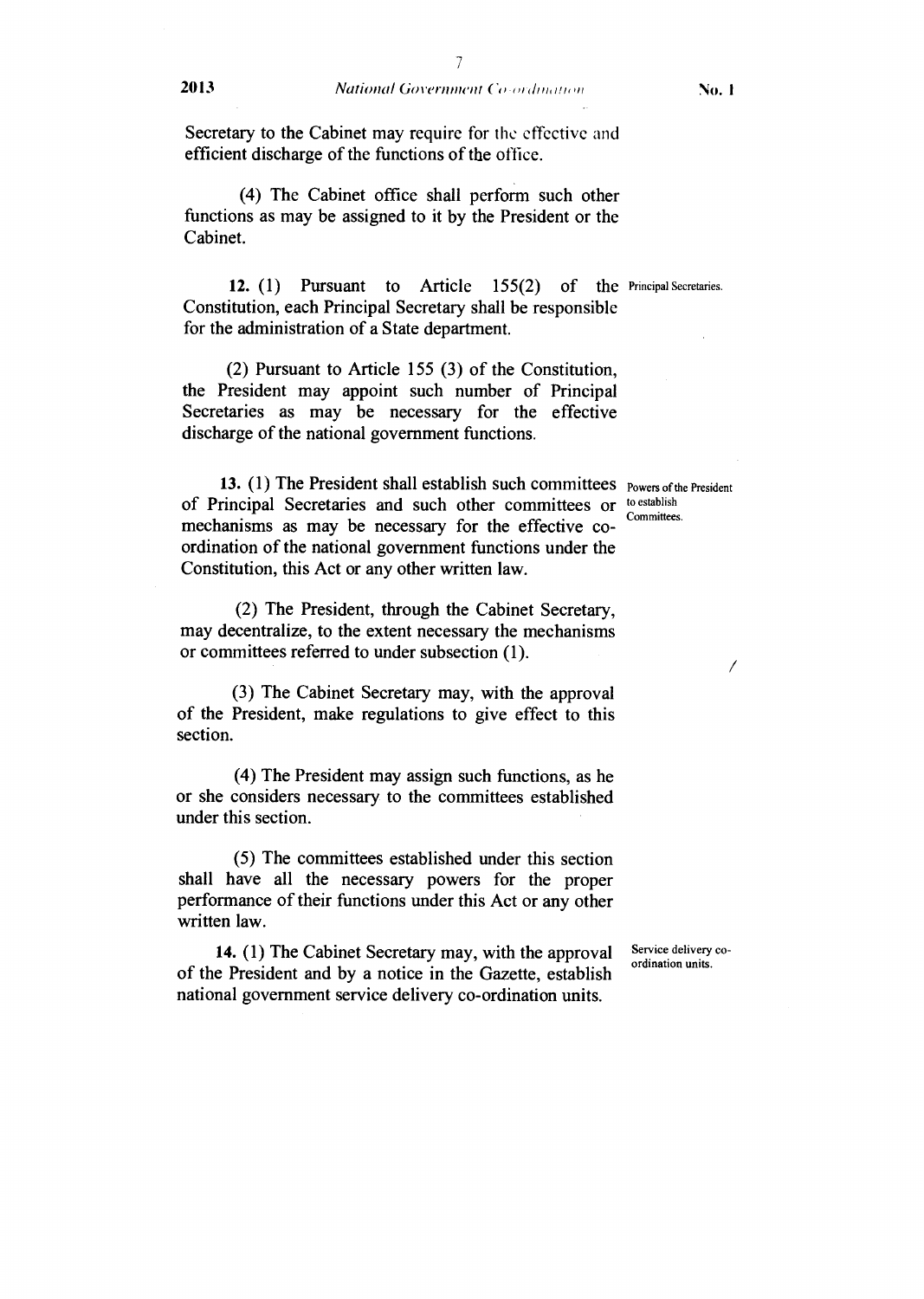No. 17 of 2012.

(2) In establishing the national government service delivery co-ordination units, the Cabinet Secretary shall accord and respect the county government decentralised units established under section 48 of the County Government Act, 2012.

(3) Where a county government has not decentralised its units pursuant to section 48(1)(e) of the County Government Act, 2012, the national government may, where necessary, establish its own service delivery co-ordination units for purposes of co-ordination of national government functions.

(4) For purposes of this section, the locations and sub-locations in existence immediately before the commencement of this Act shall continue to exist as national government service delivery units.

(5) The national government service delivery coordination units established under this section shall be headed by national government administrative officers appointed under section 15.

# **PART III—APPOINTMENT, ROLES AND RESPONSIBILITIES OF NATIONAL\GOVERNMENT ADMINISTRATIVE OFFICERS**

Recruitment and appointment of the national government administrative officers.

15. (1) In accordance with the national government functions under the Constitution, this Act or any other written law, the Public Service Commission shall, in consultation with the Cabinet Secretary, recruit and appoint national government administrative officers to coordinate national government functions and to perform such other functions as may be assigned to them under this Act or any other law.

(2) Pursuant to subsection (1), the Public Service Commission shall appoint—

> (a) a county commissioner in respect of every county;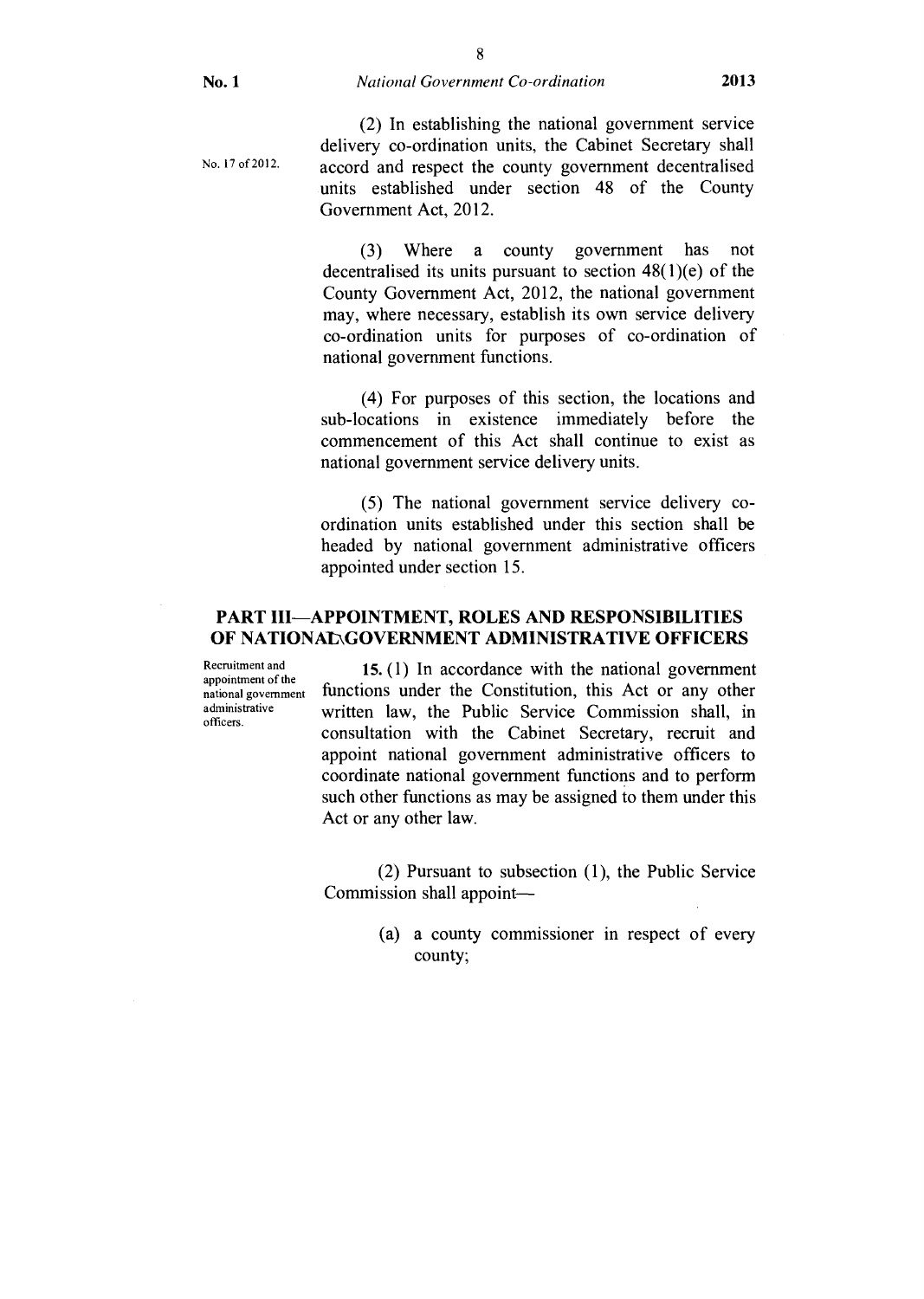- (b) a deputy county commissioner in respect of every sub-county;
- (c) an assistant county commissioner in respect of every ward;
- (d) a chief in respect of every location;
- (e) an assistant chief in respect of every sublocation; and
- (f) any other national government administrative officer in respect of a service delivery unit established under section 14.

16. Subject to the Constitution, this Act or any other Powers of a national written law, a national government administrative officer sovernment appointed under this Act shall have all the powers necessary for the proper performance of the functions under this Act or any other written law.

17. Subject to the Constitution, this Act or any other Functions of national written law, a national government administrative officer  $\frac{g_{\text{overment}}}{g_{\text{dmin}}(x_{\text{right}})}$ appointed under section 15, shall be responsible for the officers. co-ordination of national government functions as set out in the Constitution, this Act and any other written law at the county level and other decentralised units as far as may be necessary.

**18.** The Cabinet Secretary shall, on the Scheme of service for commandation of the Public Service Commission administrative officers. recommendation of the Public Service Commission, prescribe a scheme of service for national government administrative officers.

#### **PART IV—COLLABORATION AND DISPUTE RESOLUTION BETWEEN THE NATIONAL AND COUNTY GOVERNMENTS ON ISSUES OF APPARENT CONCURRENT MANDATE**

19.(1) Where a dispute arises as to the mandate or Constitution of powers of any of the officers, or roles of respective officers of the county governments and those of the national Government, a mediation team shall be constituted to deal with the dispute. mediation team.

administrative officer.

administrative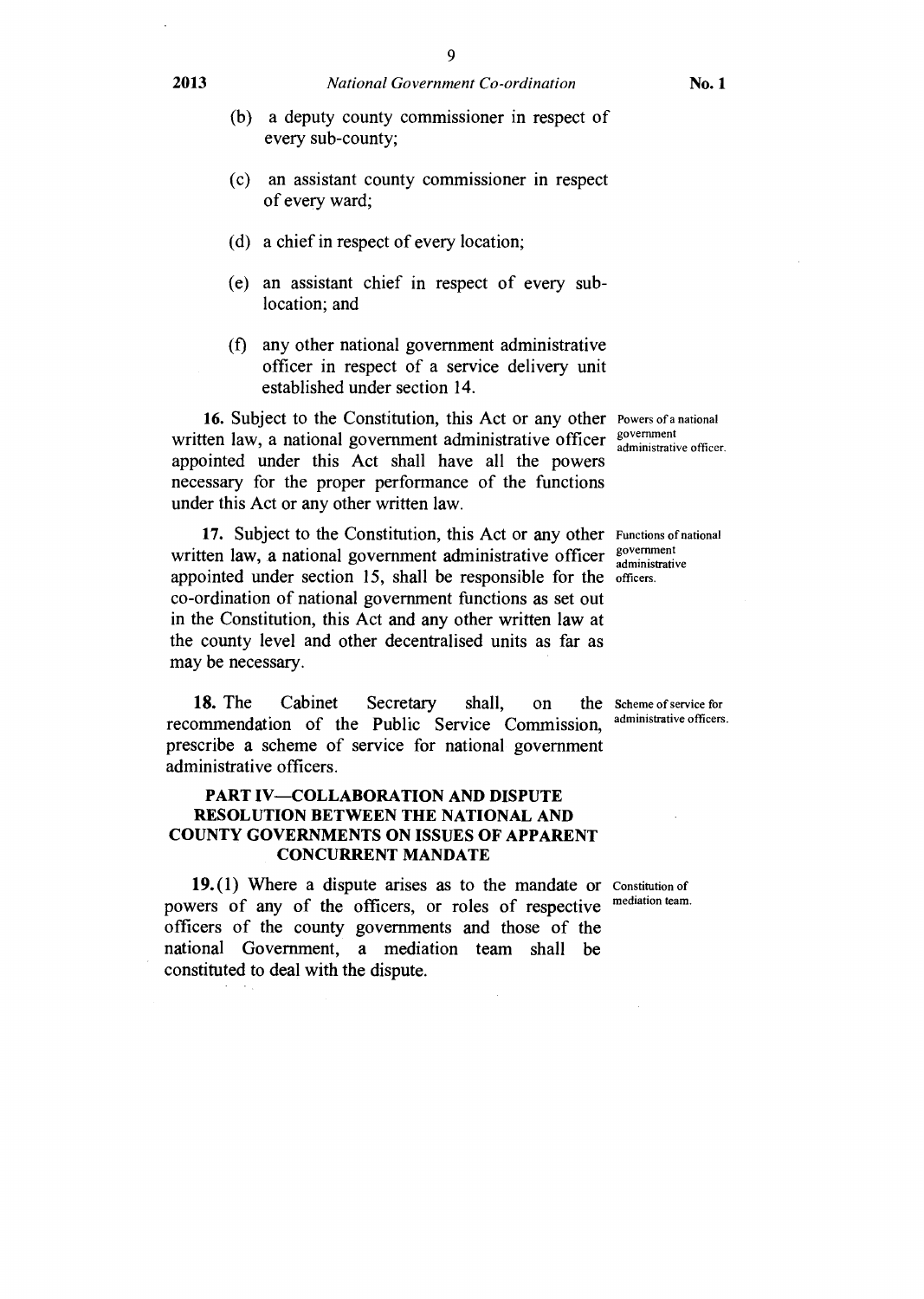# 10 **No. 1** *National Government Co-ordination* **2013**

(2) The mediation team constituted under subsection (1) shall consist of two eminent persons appointed by the Governor and two eminent persons appointed by the Cabinet Secretary for the time being responsible for national government co-ordination.

(3) The mediation team shall be guided by the constitutional principles and the respective constitutional mandates of each respective government.

(4) The mediation team shall undertake and finalize its task within a period of fourteen days.

(5) Should the mediation team fail to resolve the dispute within the stipulated time, the matter may be referred to the Summit under the Inter-Governmental Relations Act, 2012 for resolution.

# PART V—MISCELLANEOUS PROVISIONS

20. (1) Subject to this Act, a public officer who immediately before the commencement of this Act was serving as a chief, assistant chief or an administrative officer shall be deemed to be a national government administrative officer appointed under this Act.

(2) Subject to this Act, a person who immediately before the commencement of this Act was serving as an employee of the system of government known as provincial administration shall be redeployed in the public service.

Transfer of assets **21.** All property, assets, rights, liabilities, etc. obligations, agreements and other arrangements existing at the commencement of this Act and vested in, acquired, incurred or entered into' by or on behalf of the system of administration commonly known as the provincial administration, shall upon the commencement of this Act, vest in the national government to the same extent as they were enforceable by or against the system of administration commonly known as provincial administration before the commencement of the Act.

Protection from<br>personal liability.

22. Nothing done by a public officer appointed under this Act shall, if done in good faith for the purpose of executing the functions of the office, render such officer personally liable for any action, claim or demand.

No 2 of 2012.

Savings and transfer of staff.